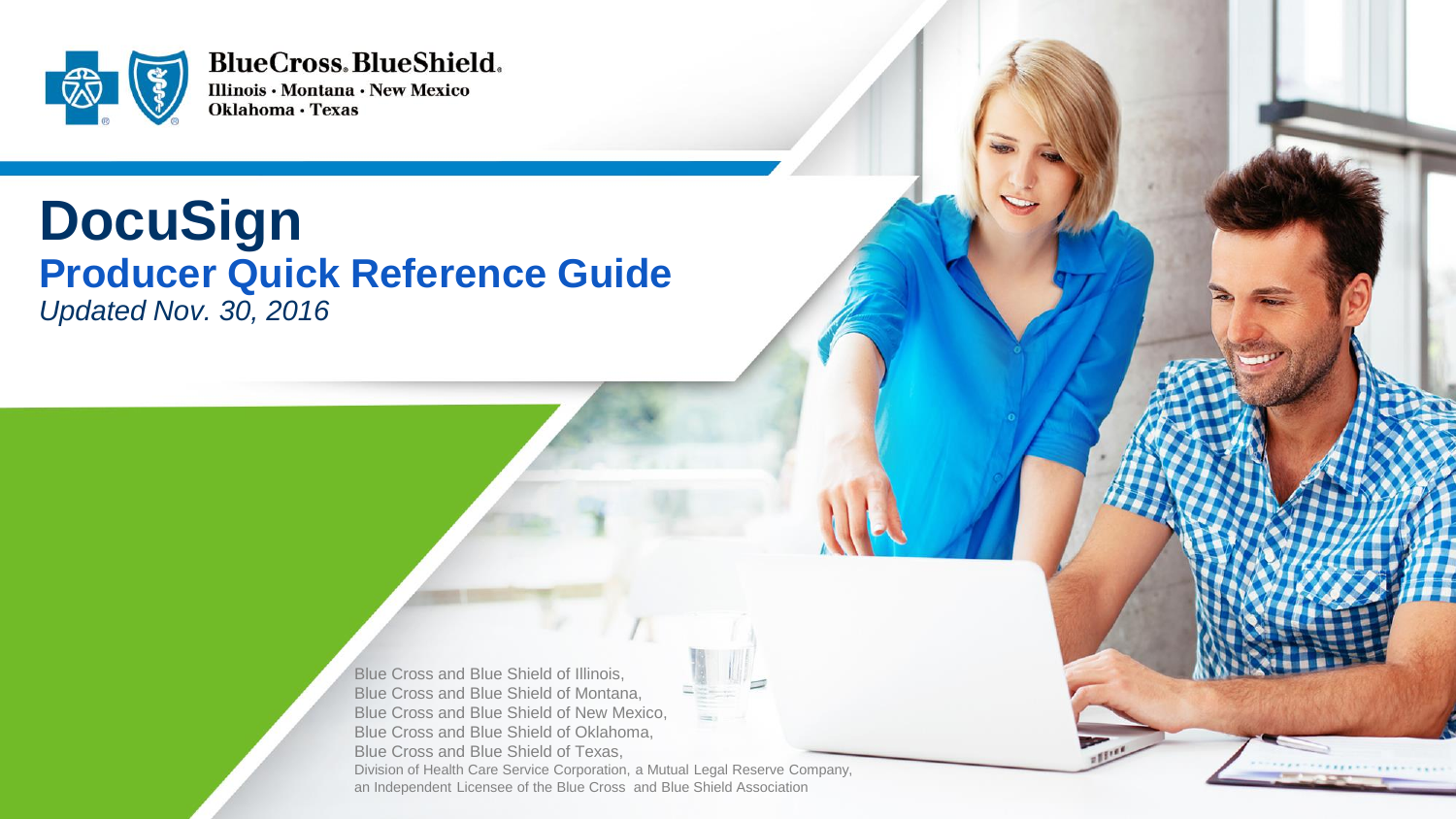

# **Quick Reference Guide: New Signing Experience – How to Sign**

### **1. Review the DocuSign email**

Open the email and review the message from the sender. Click **Review Document** to begin the signing process.

**2. Agree to Sign Electronically**

Review the consumer disclosure and select the checkbox I agree to use **Electronic Records and Signatures**. Click **Continue**

#### **3. Start the signing process**

Click the **Start** tag on the left to begin the signing process. You are taken to the first field requiring action. Click the **Sign** tag. You are asked to adopt your signature.

#### **4. Verify your name**

Verify that your name and initials are correct. If not, change them as needed.

### **5. Adopt a signature**

Do one of the following:

- $\triangleright$  Accept the default signature and initial style.
- Click **Select Style**, and select a signature option
- Click **Draw**. Draw your signature using a mouse, or your finger or a stylus.

### **6. Save your Signature**

Click **Adopt and Sign** to adopt and save your signature information and return to the document.

### **7. Confirm Signing**

When you finish clicking all signature tags in the document, confirm signing by clicking **Finish**.

Note: A message appears stating that you have completed your document. You can now download a PDF copy or print a copy of the document. The sender receives an email with the signed document attached, and the signed document appears in their DocuSign account.

\*\*\* The Producer will need to Download a PDF version of the completed document and submit to BlueCross BlueShield following their current process.\*\*\*